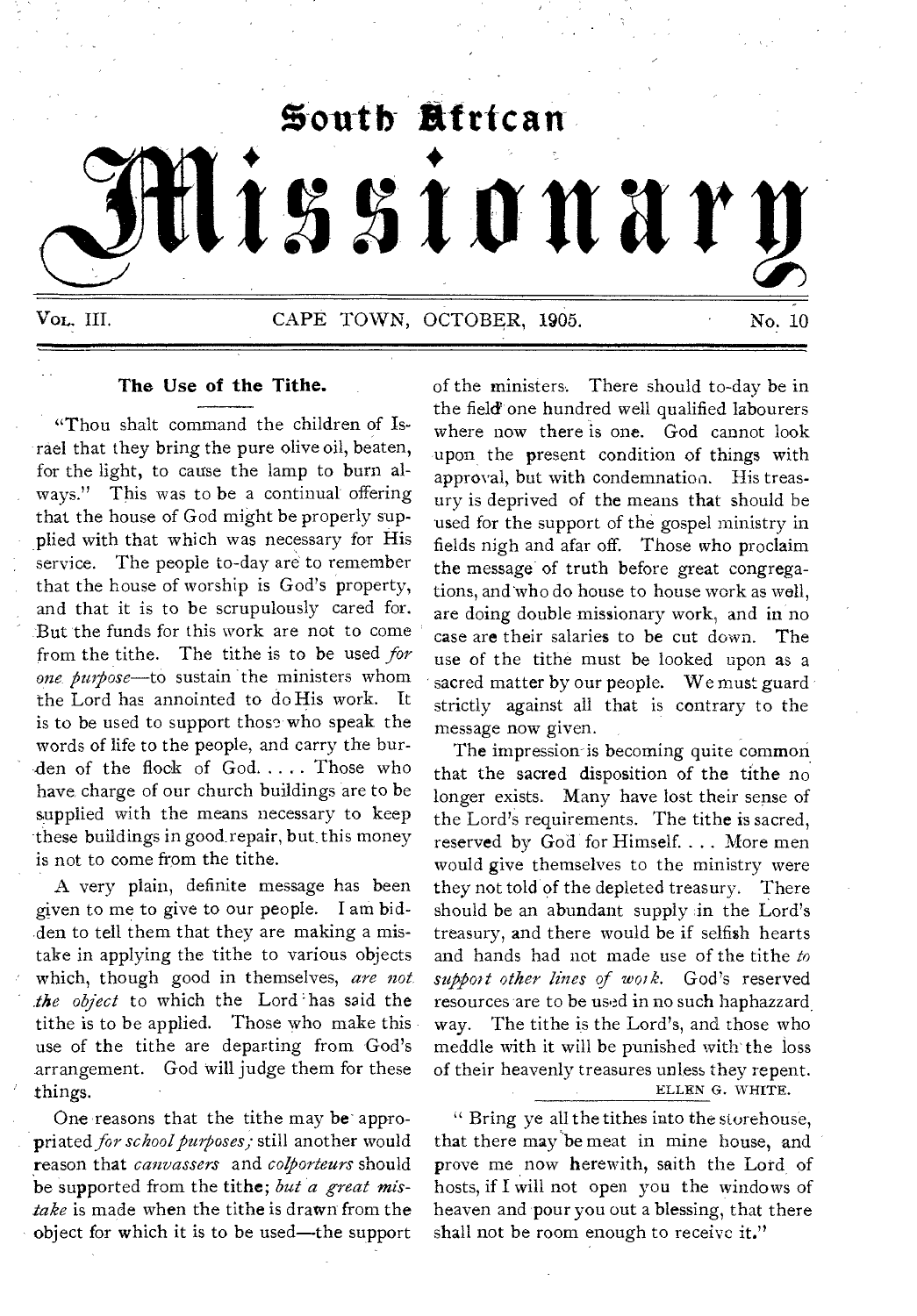## **The Rapid Spread of Our Work**

In speaking of this subject I will mention only that which has been accomplished since the time of my connection with this people. A little less than thirty years ago I learned my first lessons about the message of truth we love so dearly. About that time our first missionary, Eld. J. N. Andrews, sailed from America for Europe. Others soon followed, and the work of giving the third angel's message to "every nation, kindred, tongue, and people" was then begun in earnest.

We have often read the statement that "the third angel followed them, saying with a loud voice," etc., and we may have wondered how this would ever be accomplished. The prophet John often speaks of hearing voices. I will quote a few lines of these as they give the key to the subject. "I heard a voice from heaven, as the *voice of many waters."*  Again he says, " I heard as it were the voice of a great multitude, and as the *voice of many waters."* As you stand near the ocean and hear the deep roar, you know it is not from any one wave, but rather by the many watery tongues that lap the shore. These are heard from continent to continent, from island to island, and from shore to shore.

Now let us consider what God hath wrought in the last few years. Every continent and nearly every land has been entered by our missionaries and the line of battle is extending every year. Our brethren and sisters in the home field are willing to share their funds and labourers to press the battle on to victory. A wonderful change has been coming over this people during the past few years, and to-day the Lord has hundreds of consecrated men and women ready to march to the front and enter the ranks of the workers in giving this last message to the world.

My brethren, do you hear the deep roar of voices that is going from shore to shore, and from land to land? It is not the great sound of any one or two persons, but "as it were the voice of a great multitude." Wherever the work has bees started it has found devoted followers who are being trained to give the "everlasting gospel" to the people.

Are you looking for a "sign" of the coming of our Lord? Let me assure you that this **is**  one of the greatest that we have at this time. The gospel must go to the world "and then shall the end come." To me it seems wonderful to see how great a work God hath wrought during the few years that I have known this message. Unless we heed the Saviour's warning to "watch," the "loud cry" will be given and the work closed, and we will have no part in it. Now is the time that we should have our "loins girded about, and lights burning."

W. S. HYATT.

#### **Our Kafir Mission.**

I expect that many of our people are disappointed because they have not heard that this mission has been definitely located and in good running order ere this time. I think I can truthfully say that everyone who has had anything to do with the opening of this mission feels a degree of disappointment also. At the East London Conference we voted to open this work at once, but we had no money, and had to depend on our Sabbathschools for the necessary funds. Three months passed before we received anything, and then but few of the schools reported. Then six months passed and a few more were heard from, and the offerings were increased a little. Let me ask a question right here : Can anyone give me a good reason why about half of our Sabbath-schools should not report promptly ? It is not uncommon for some of our schools to pass over one, two, or even more quarters, and we receive neither a report nor the offerings made by our people. Is it not time that some one should look after this matter, and see that all the funds are promptly sent to the office at the close of the quarter, and reports sent to 'the proper secretaries ?

We are thankful for the interest our people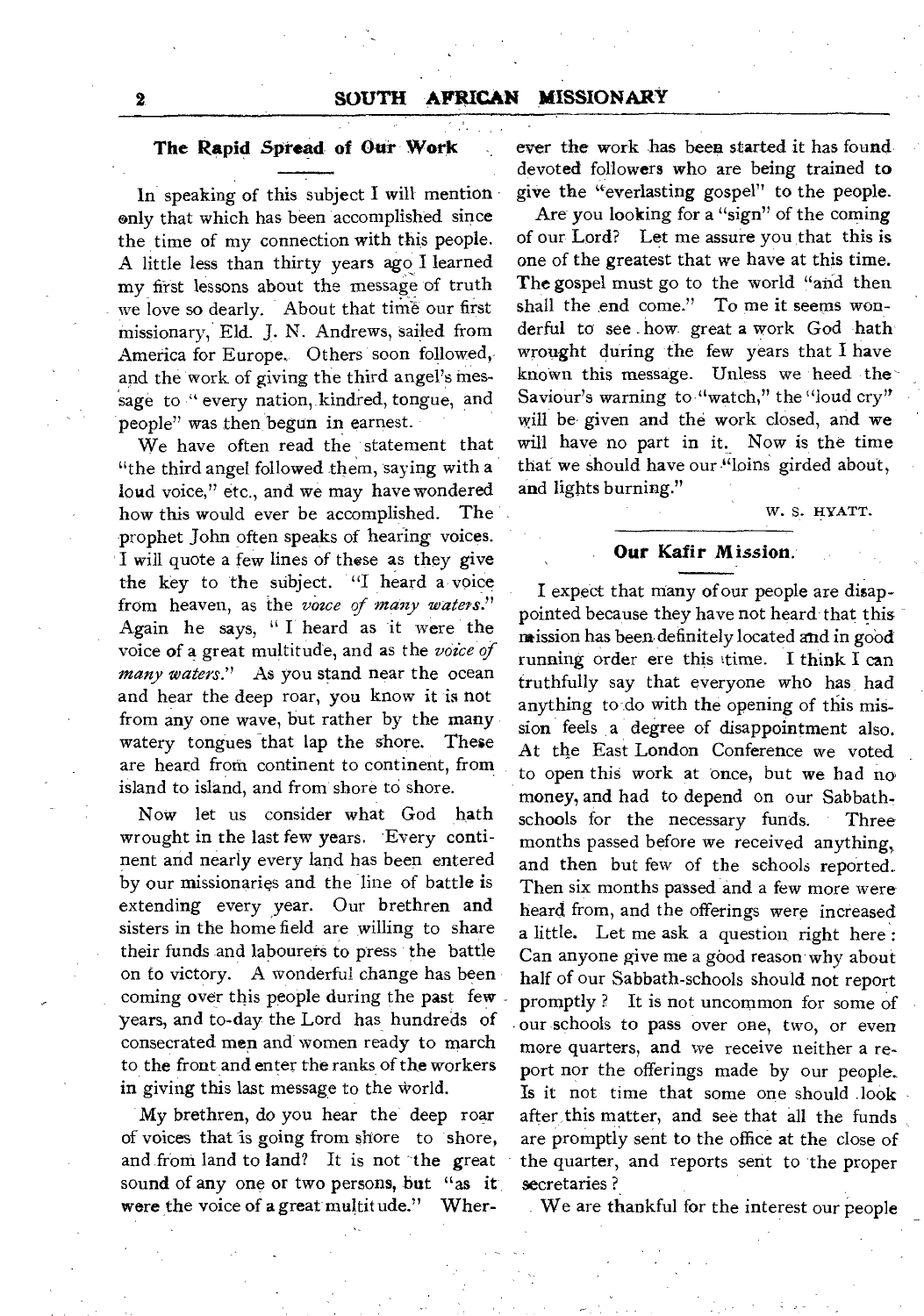have shown in the msision work. Funds are slowly coming to hand, and we hope soon to have enough so that we can make a beginning for the Kafir people. This work must go. God will use us if we .will be used, and if not, He will find others with whom to do the work. Nothing can stop this message from going to every nation, kindred, tongue, and people. Our indifference may delay it **but** not stop it. Shall we not double our Sabbath-school offerings, and thus ha2ten forward this long neglected work ? Are there not those who desire to make special offerings for the opening of this mission? w. S. HYATT.

# **Object Lessons.**

Again we invite *all* our people to join in an effort to dispose of the 400 or 500 "Object Lessons" still on hand. Some of these are in possession of churches or individuals. Brethren, can't you pay for these books? The school needs the money.

A sister in Uitenhage recently sold fifty copies, her first experience. Like many others, she thought she could do nothing, but she tried, and found a blessing and success in *doing.* How many will assist in this work? Don't wait for somebody else.

I. J. HANKINS.

#### **Natal -Transvaal.**

A meeting of our Executive Committee was held last Monday, at the Maritzburg office. Brother **R.** Bell was voted to fill the place vacated by Elder Altman as a member of the Committee. The meeting was quite a long one, many important questions being considered. It began with **a** heart melting season of prayer, which brought angels to our help, and the Holy Spirit to guide our deliberations. A spirit of earnest unity pervaded the meeting. It was voted among other things that our next annual Conference shall be held in connection with a camp-meeting, if possible, at Pretoria, next January 13-23.

H J. EDMED.

**گ**ے **the fietb Moth** 

#### **Basuto Mission.**

It has always seemed a difficult matter to get native boys to connect with the Basuto Mission, where they might attend school and work for their board, and thus receive an education and a training that would prepare them to carry the message of truth to their people, but apparently the Lord has solved the problem, and young men are now coming forward to avail themselves of the opportunities afforded by the mission school at Kolo. **We** rejoice at this token of the Lord's guiding hand, and we trust that the school at Kolo may yet fulfil its high purpose in teaching and training these young men to become gospel workers, that the mountains and valleys of Basutoland may soon resound with the glad tidings of the third angel's message.

[We give below a part of a letter which we have just received from Brother Chaney.]

o. O. *F.* 

DEAR BROTHER FORTNER,-We now have five boarding scholars. The two young menwho came first asked permission to go home for some clothes a week ago last Friday, and they returned on Monday, bringing another young man about eighteen or nineteen years of age. Then last Friday the newcomer asked permission to go home for some of his clothes.

The other young men had told the people at their home that we had a good school, and that we charged no cash tuition, but that our house for boarding scholars was small, and that we could only take one more. So when the last boy went home I told him that we would *find* room for more if they would come. Then I went to Mohali (the local chief) and engaged for three months a hut just back of the mission property. This afternoon the boy returned, bringing with him another boy about fifteen years of age. He also brought the word that there are four other boys who want to come just as soon as they finish ploughing their fields. This means plenty of work for me, for which I am very glad.

I want to break up and put to use every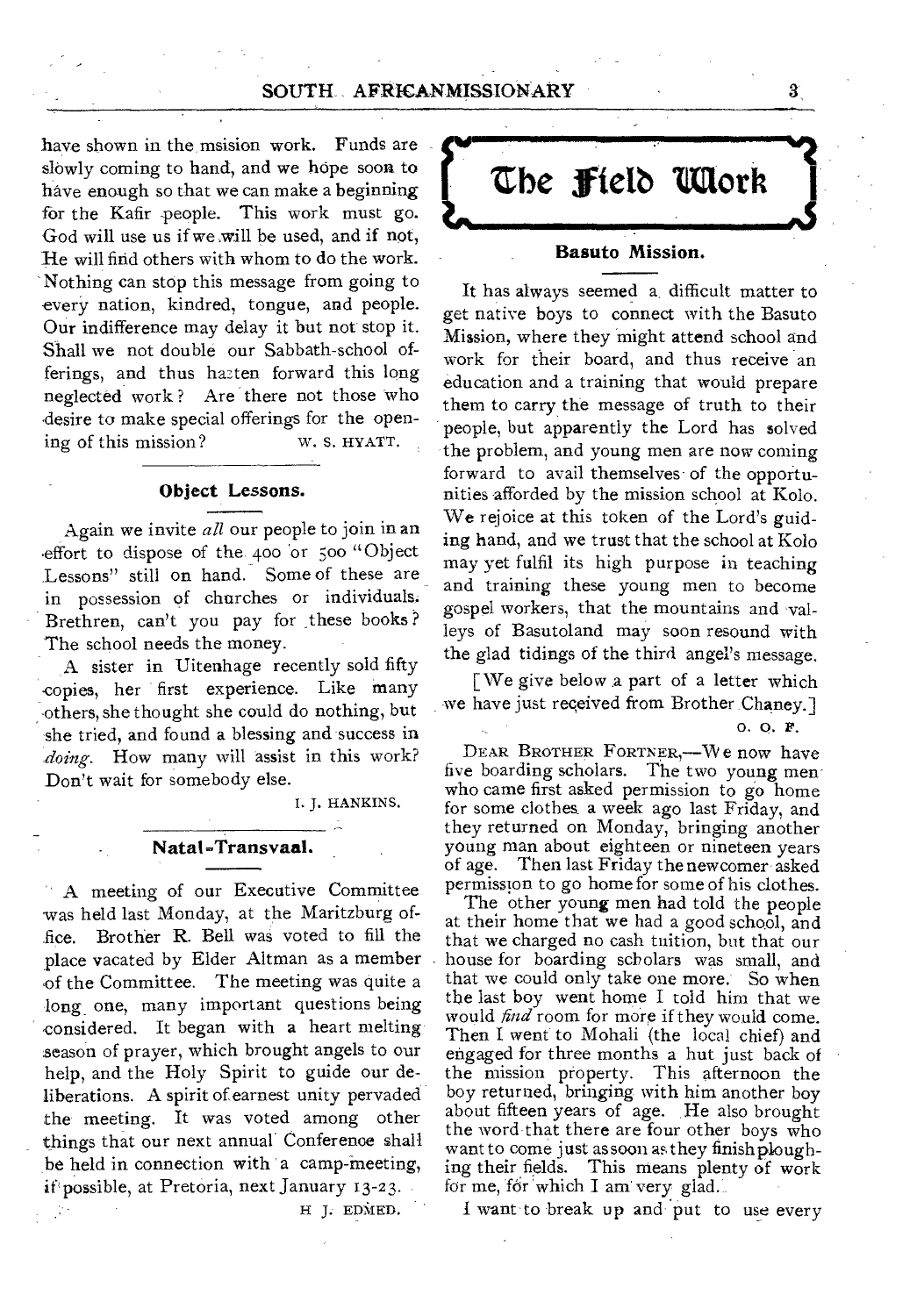available square yard of the mission property to raise as much food for the boys as possible. And just as soon as the seed is in the ground we must commence making brick to build two, and it may be more, rooms for the boys. Then we must have a kraal and a shed for the cows, a carriage house, and a place for storing grain and forage.

The rain that we had about three weeks ago started the grass and small grain nicely, and things begin to look quite green now. I thought our peaches had been nipped by the frost again, but the little trees are quite full of fruit now. I hope you can send us  $f_2$ 5 so. we can get two cows, as we need them badly. The food question is no small problem with us up here.  $I$ , A. CHANEY. L. A. CHANEY.

# Improve **Opportunities.**

As we came from Cathcart, Mr. P., a gentleman I knew in Grahamstown years ago, came to our carriage window, looking for a seat. I spoke with him and invited him into our compartment ; we were alone. Conversation soon turned to the war, 'then to prophecy, the Eastern question, Spiritualism, man in death, and almost every phase of the truth. He often remarked that we were having an interesting study; that the' journey seemed short because of our pleasant and profitable conversation. We talked till late at night, and then when we had retired and turned out our lights, he would ask another question, and I would answer it. At Rosmead Junction, I spoke to a young man who was also distributing literature, and asked him to ride with us to Naauwpoort, where he changed for 0. **R.** C. We 'had a very interesting study till eleven o'clock on the advent, the millenium, the Sabbath, etc. The young Welshman said he received much light and seemed to greatly enjoy the conversation. He gave me a good supply of tracts, and I returned the compliment, taking his name and address. He seemed a sincere Christian, willing to receive truth.

We gave Mr. P. a good supply of literature also before we parted, and received an invitation to visit his home.

At another time, after a visit with an intelligent lady on the train, I transferred her

name to my pass book, taking it from the labelled parcels which I handed out of the window. We have since sent her the *Sentinel,* tracts, etc., and have written her. What the result is, I don't know. I only know that we sowed some good seed. Let us all improve our opportunities, and if they do not come to us, let us go to them. Read again Miss Dick's experience in last MISSIONARY. She went to her neighbours, visited the sick, distributed literature, and now she is busy improving her multiplying opportunities.

These experiences are given for the encouragement of those who are timid and don't `know how to work. If we will *go about,* we will find opportunities for *doing- good.* This is Christianity. T. J. HANKINS.

#### **From Cathcart**

A letter from the gentleman who was so much interested in Cathcart, says:—

"Saturday being the busy day here is the only thing that now stands in my way and prevents me from fully accepting the truth. .... Since I began to study the Scriptures, my conscience seems to prick me and tell me that I ought to live according to the light that I have received. God helping me I will do so before long."

This is not the only man in this country whose conscience troubles him. "Multitudes in the wally of decision." Let no one become weary in 'sowing, the good seed. Pray for these halting ones. I. J. HANKINS.

#### **Extracts From Letters.**

It seems providential that I did not leave-East London when **I** intended a few months ago, for the interest now is better than it has ever been. Not that we have such a good attendance at our public meetings, although there are some nice people who come regularly, and several strangers are always present, but the most of my readers are a good class of people, and the majority of them are convinced of the truth. A gentleman and his wife seem ready to take their stand. A young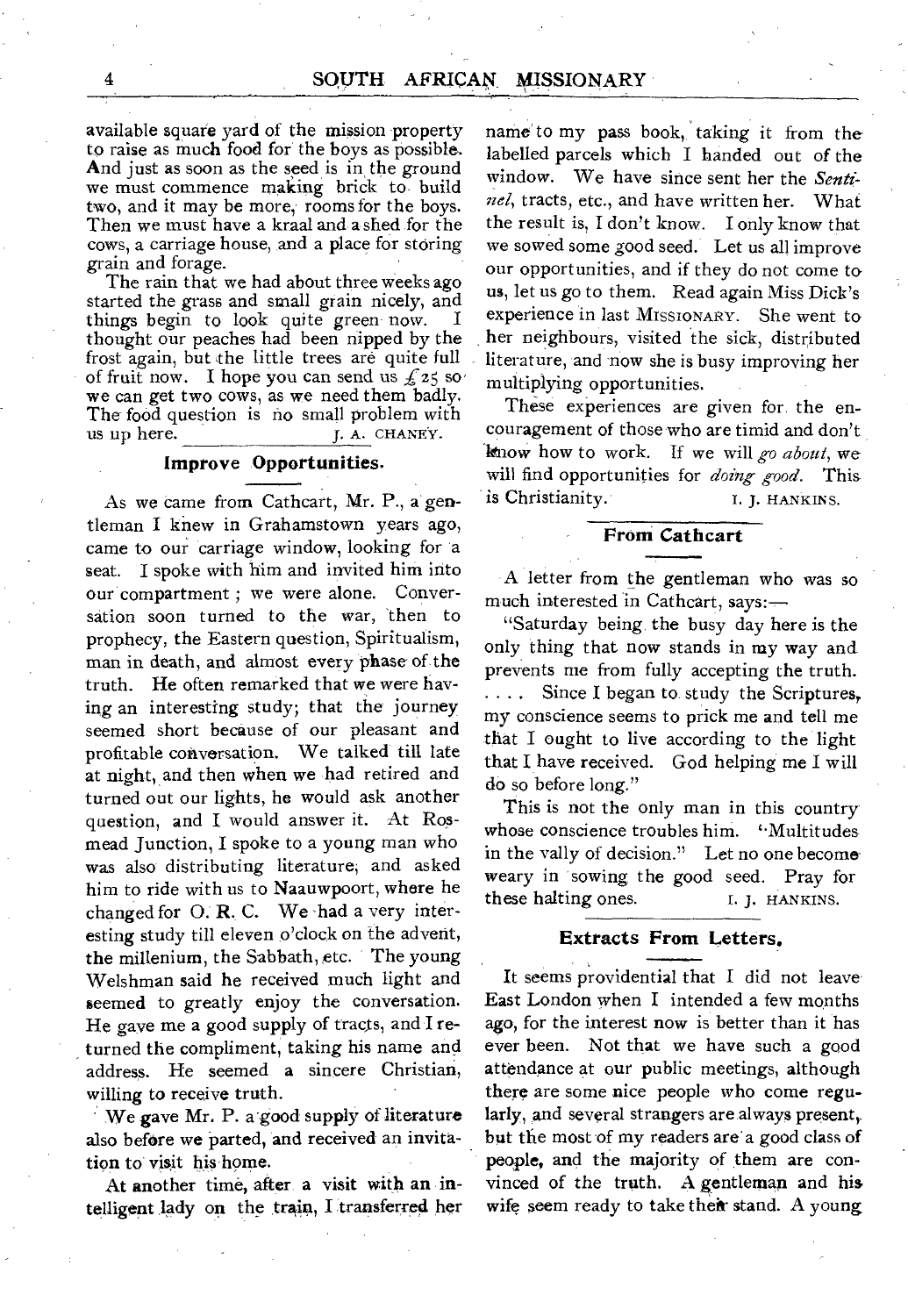man who has also expressed his desire to live out the truth, is one of the brightest young men I have ever met in connection with my work in this country. He is capable of entering any branch of the work.

There are at least six others with whom I am reading who are fully convinced, so that you can see that it is a critical time with the work here just now. I think I told you of two young men who are coming to our house for Bible readings. One of them is a local preacher in the Baptist church.

D. F. TARR.

We have had precious experiences in the canvassing work since we left the Cape. The Lord has revealed to us the blessing He has in store for those who take up the work of the Master. We would not sell our experience for all the money the world can give us. We feel sure the Lord is leading us, and our courage is good. Pray for us that we may continue in the good cause.

JOHN H. DE BEER AND WIFE.

Respecting the " Object Lessons" proposition, I shall be glad to take up the work. I find the smaller books easier to sell, so will take a few of them as helps. Am still canvassing Uitenhage, and will be for some time yet. MRS. E. F. POTE.

The Lord is certainly blessing us in our institute work. We had a visit from Brother Mason last Sunday, and we showed him what we are doing by using simple, home improvised methods in dealing with sick people.

*Maritzburg, Natal.* **I. R. ARMER.** 

I used to so dread the thought of being away from all church privileges, but I have proved that isolated members have joys and blessed experiences that those who meet in companies know nothing about. God will bless the efforts of all who try to spread the knowledge of the truth. It is a great privilege to be allowed to work for Him.

FANNIE E. BOURNE.

**Ebucatiottat.** 

# **Union College.**

Our school year is fast drawing to a close.. Already we are entering on the last quarter. Plans must be laid to encourage the young people and to urge the parents to send them. Can you not help us fill the College with young people—your own or those of your relations or friends? Is there any more important work at the present time than that of recruiting young people for the Lord's ranks? The work that lies nearest to our church members is to become interested in our youth, not one but all. "Who can determine which one of a family will prove to be efficient in the work of God ?"

Every child who comes to the College is impressed with some principle of truth. These are carried to the different homes, and seeds are sown that will spring forth and bear fruit to the glory of God. Help us, then, to fill our school by recommending the College to your friends. Send us the names of such, and we shall gladly forward literature to them.

C. H. HAYTON.

#### **College Finances.**

A word or two in regard to the finances of the College may not be out of place at the present time. At a recent meeting of the College Board, called to consider the financial standing, the following items appeared:—

| Bills payable $68$ 16 4<br>Salaries due 31 8 4 |                |  | Cash $14 \t9 \t4$<br>Debts 277 10 6 |  |
|------------------------------------------------|----------------|--|-------------------------------------|--|
|                                                | $f100 \t4 \t8$ |  | $\pm 29I$ 10 10                     |  |

These figures show that at the end of the third quarter, the College is unable to meet its present liabilities. There is just  $f_1$  14-9-4 cash on hand with which to pay bills amounting to  $\hat{L}$  100-4-8. Of this  $\hat{L}$  227-10-6 which is due us, the value of  $\text{\LARGE}_{2}$ 182-7-I is owing from Seventhday Adventist parents whose children are at present attending school, and  $f_{95-3-5}$  is due from outside parents.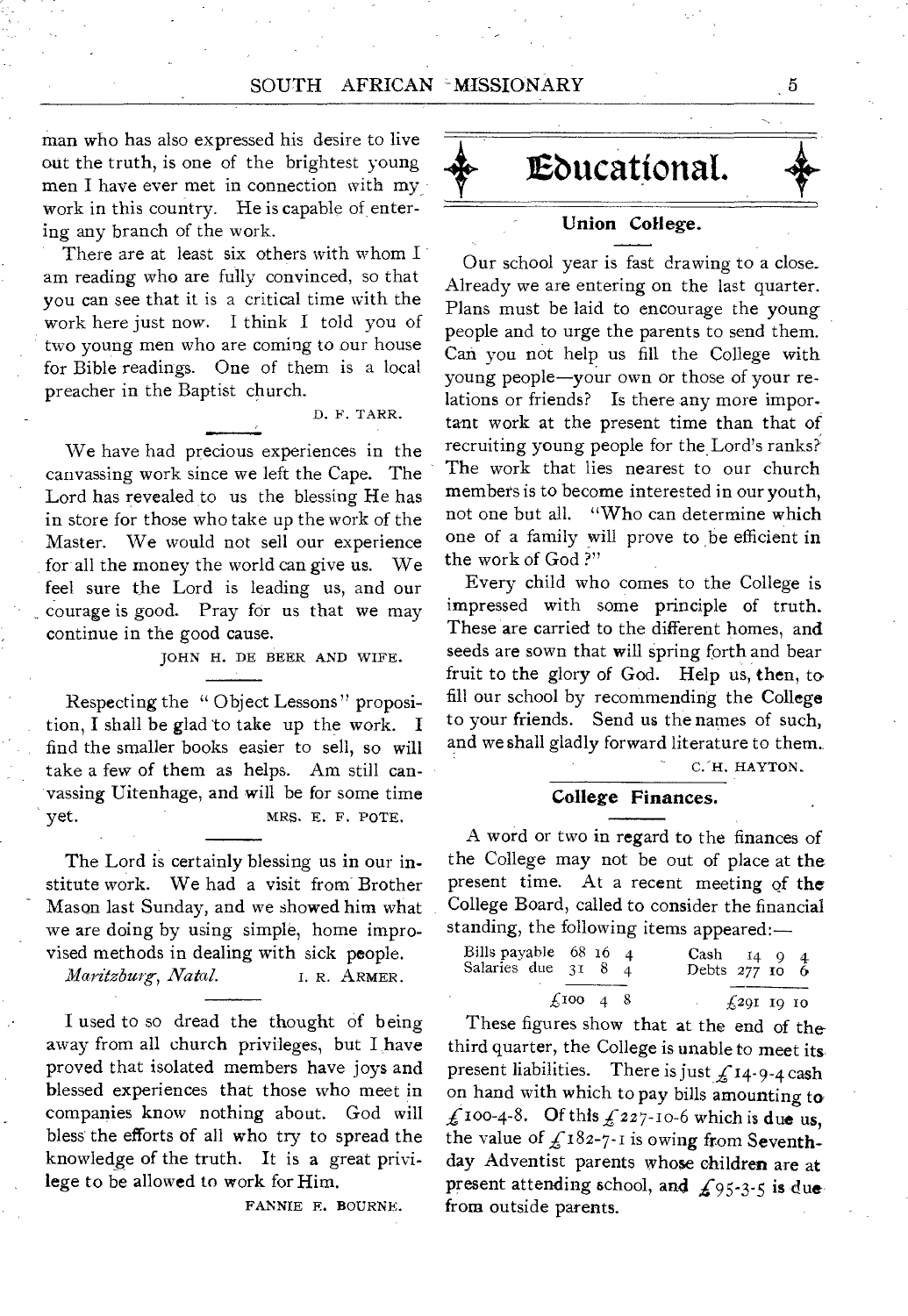# 6 SOUTH AFRICAN MISSIONARY

Now brethren, this condition of affairs should not exist among us. You who owe the College, let me urge you to pay these debts. Surely you do not desire to see the school of God's own planting fail financially. Tuition should be paid in advance, for it is upon this income alone that the College is supported. Let me appeal again to-our brethren to pay their tuition promptly.

C. H: HAYTON.

**Our %abbath %choot** 

And Abram "removed . . . unto a mountain on the east of Bethel, and pitched his tent, ... and there he builded an altar unto the Lord." Such was Abraham's custom wherever he went. As soon as he made a home for his family, he instituted the services of divine worship. No doubt it was by this means that he was enabled to "command his children and his household after him."

If this plan resulted in good to Abraham and his household, would it not result in the same good to us? Many of our people are deprived of church privileges, but this does not necessitate the loss of divine worship, and the study of God's Word. Jesus said, "Where two or three are gathered together in my name, there am I in the midst of them." And don't you think that if the members of a family would come together sometime during the Sabbath, not only to take part in prayer, but to bear testimony in an informal way, regarding their Christian experience, that all, both children and parents, would be more careful of their words and actions during the week? You know parents can't be irritable and overbearing, or the children disobedient, and then come together for a little family testimony meeting, without making- some confessions and renewing forgotten resolutions. The worshippers at such a gathering are too intimately associated to make any pretense of goodness. Each heart is an open book, every fault is laid bare. Such a service would be a real purifying process weekly, and each first day would see a new life begun.

As with the- testimony meeting, so with the Sabbath-school. It should have its place by the side of each family altar, if that family is alone. Many do have a study of the Sabbathschool lesson. This is good, but would it not be better for the children and . better for the general work if there were a simple organisation also? If no superintendent is appointed, the children do not learn how to act as superintendents; if there is no secretary, there is no opportunity to become acquainted with the duties of that office, and no one gets any experience in writing interesting reports; if no contributions are taken, the children miss an occasion to be generous, and the Kaffir mission receives no assistance; if no report is made to the general secretary, no one knows of your work and success so to be encouraged thereby. So you see how much better it would be to have order and system in your work. Some say methods and forms are all nonsense in a family school, but such persons don't know. Their inexperience does not balance *evenly* with the experience of the many who have tried these suggestions. Don't say, "Can't" until you have first said, "I'll try."

We wish to publish a list of all the Seventhday Adventist Sabbath-schools in the Colony. It is desired- that the family schools be included also; so please send in the names as soon as possible.

Abraham commanded his *household* as well as his children; and the Bible mentions his "trained," or, as the margin gives it, "in-<br>structed" servants. Who has something to Who has something to say on this subject?

> EVA MILLER HANKINS, *Sabbath-school Secretary:*

From a communication just received from the General Conference, regarding Sabbathschool work, we quote the following:—:

"It was much desired by all secretaries 'that some definite decision should be made at this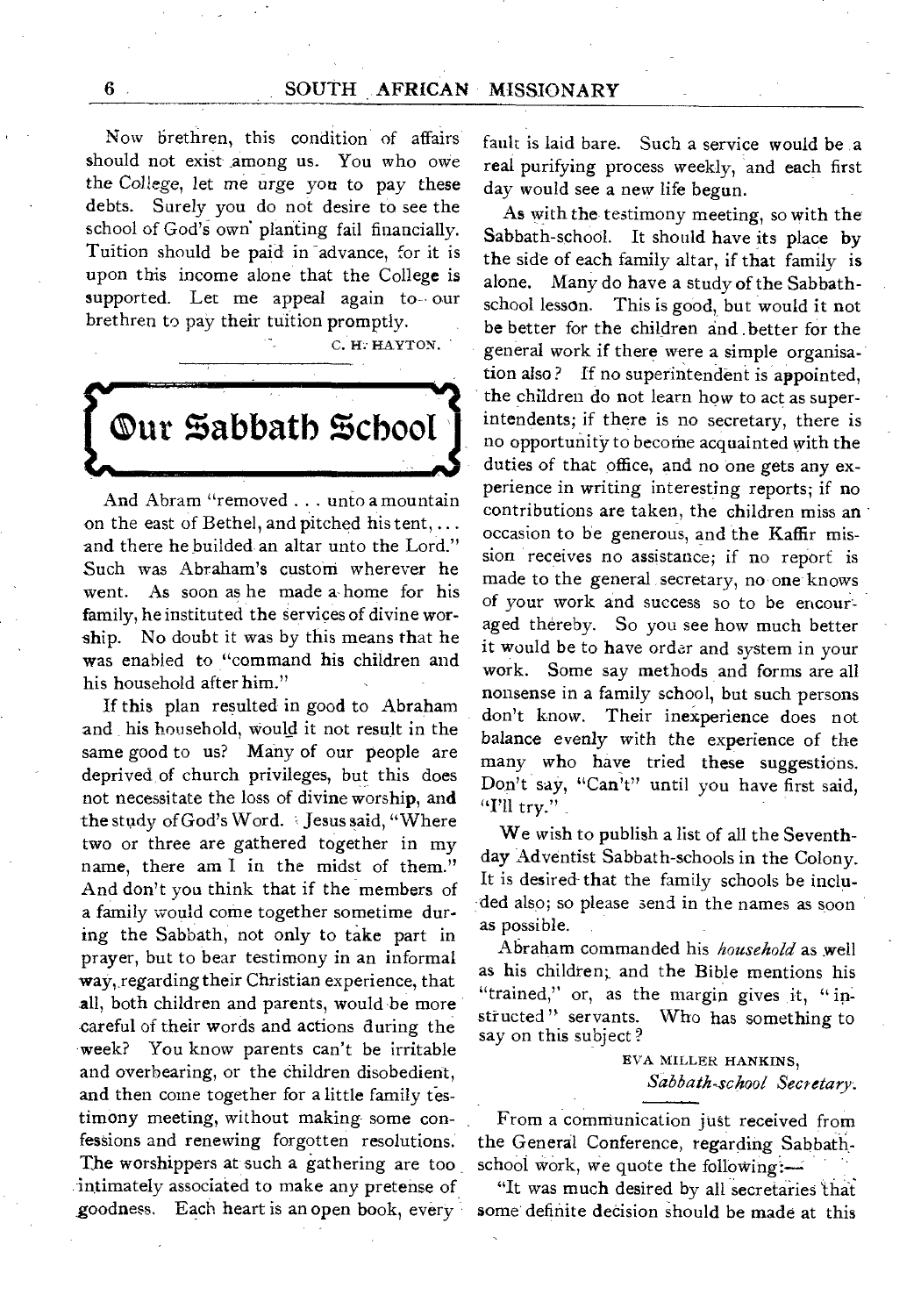Conference, so that all, might work in unison. The subject was freely discussed by all the secretaries present, and all seemed to be in perfect harmony with the following plan of reporting:—

"That the number of schools reported should include the family schools, which are families of three or more members, which are regularly organized and keep a record of their school in the manner which is best suited to their requirements. Small schools which are formed by members of different families shall be recognized as regular schools, although their membership is very small.

"The present membership shall include the number in each department of the school, including the Home Department. The Home Department shall be composed of isolated individuals who cannot attend regular or family schools.

"The thought was suggested that our labourers who are going from place to place, and can not be regular members of any school, should report under the Home Department to the general secretary."

—We are requested by the International Tract Society, Capetown, to notify all subscribers to foreign periodicals that now is the time to renew these subscriptions. Send your renewal to the Capetown office within the next two weeks, and you will not be disappointed by having your papers stopped.

—Do not fail to read the testimony on the first page of this paper on the subject of You will-always be friends with God if you<br>"The Use of the Tithe." keep His Commandments.

#### **SABBATH-SCHOOL** REPORT

FOR QUARTER ENDING 30TH SEPT., 1905.

CAPE COLONY CONFERENCE

| NAME                                                                                                                                                           | Schools<br>F<br>ż                                    | Membership                              | å<br>Attendance<br>in Senior<br>$\frac{1}{2}$<br>ΙĀν.                   |                                               |                                                   | Donations                                   |                                       | Expenses                |               | Donations to                     | Missions                           |                                 |
|----------------------------------------------------------------------------------------------------------------------------------------------------------------|------------------------------------------------------|-----------------------------------------|-------------------------------------------------------------------------|-----------------------------------------------|---------------------------------------------------|---------------------------------------------|---------------------------------------|-------------------------|---------------|----------------------------------|------------------------------------|---------------------------------|
| REGULAR SCHOOLS,<br>Claremont<br>Cape Town<br>Beaconsfield<br>Grahamstown<br>Uitenhage<br>Rokeby Park<br>Port Elizabeth<br>East London<br>Bethlehem<br>Klipdam | <br>. .<br>$\ddot{\phantom{1}}$<br>. .<br>. .<br>. . | 92<br>66<br>40<br>I0<br>34<br>. .<br>٠. | 74<br>44<br>29<br>8<br>26<br>٠.<br>$\ddot{\phantom{a}}$<br>٠.           | 15<br>40<br>12<br>6<br>15<br>. .              | 6<br>6<br>4<br>ö<br>$\overline{\mathbf{3}}$       | 18<br>12<br>$\frac{6}{18}$<br>$\circ$       | $\frac{5}{8}$<br>o<br>8<br>10         | 13<br>o<br>$\circ$<br>4 | $\frac{3}{2}$ | 6<br>6<br>3<br>3                 | ΄18<br>I <sub>2</sub><br>12<br>o   | $\frac{5}{8}$<br>9<br>10        |
| FAMILY SCHOOLS.<br>Commin<br>H. Tarr<br>T. Willmore<br>David Groenewald<br>C. W.Hartnick                                                                       | . .<br>. .<br>5                                      | 8<br>ιc<br>9<br>$\overline{a}$<br>20    | 10 242 181<br>8<br>9<br>8<br>$\overline{\mathbf{z}}$<br>٠.<br>. .<br>27 | 88 21<br>8<br>10<br>3<br>$\overline{a}$<br>23 | $\mathbf{I}$<br>I<br>o<br>$\circ$<br>$\circ$<br>3 | IQ.<br>o<br>5<br>IO<br>6<br><b>TO</b><br>12 | 7<br>4<br>o<br>6<br>6<br>$\circ$<br>4 | 17<br>o                 | 3             | 20<br>I<br>I<br>o<br>Ó<br>Ó<br>3 | 4<br>o<br>5<br>IO<br>6<br>IO<br>I2 | 8<br>4<br>o<br>6<br>6<br>o<br>4 |
| TOTAL                                                                                                                                                          |                                                      |                                         |                                                                         | i15 271 208 111 25                            |                                                   | 8                                           | II                                    | 17<br>o                 |               | 3/23 17                          |                                    | o                               |

SOUTH AFRICAN UNION CONFERENCE

| Cape Col. Conference. 15271 208 111 25 8 11<br>Natal<br>do.<br>MISSIONS. |                   |                   |                   |   |              |              |         | 017312317      |   |      |                                    | $\bullet$    |
|--------------------------------------------------------------------------|-------------------|-------------------|-------------------|---|--------------|--------------|---------|----------------|---|------|------------------------------------|--------------|
| Solusi<br>Somabula                                                       | 65<br><b>LOO!</b> | 45                | 65                | r | 15<br>1 I 5  | 6<br>9       | $\circ$ | $\sim$         |   |      | ΙO<br>I I5                         | $\circ$<br>9 |
| Debe Nek<br>. .<br>Mkupuvula<br>Plainfield<br>. .                        | $\mathbf{z}$<br>g | $\mathbf{z}$<br>8 | $\mathbf{z}$<br>4 |   | o to<br>о 16 | $\circ$<br>9 | o       | 3 <sup>7</sup> | 3 |      | 0 <sub>10</sub><br>0 <sub>13</sub> | o<br>6       |
| Kolo<br>$\ddot{\phantom{1}}$                                             |                   |                   |                   |   |              | $418$ 0      |         | 8              |   |      |                                    |              |
| TOTAL2144726318230                                                       | 6176              |                   | $55 \mid 71$      |   |              | 6 II         | $\circ$ | 6              | 9 | 0128 |                                    |              |
|                                                                          |                   |                   |                   |   |              |              |         |                |   |      |                                    |              |

keep His Commandments.

| AGENT                                                                                                                                                                                                     | <b>TERRITORY</b>                                                                                                                                                                   | price principle principality there is stated that<br>Book                                                                                                                            | Hours                                                                             | Ord                                                                                                                                           | Misc                                                                  | Total                                                      | <b>VALUE</b>                                                                                                                                                                                     | Beliv'd                                                                                                                              | <b>VALUE</b>                                                                                                      |
|-----------------------------------------------------------------------------------------------------------------------------------------------------------------------------------------------------------|------------------------------------------------------------------------------------------------------------------------------------------------------------------------------------|--------------------------------------------------------------------------------------------------------------------------------------------------------------------------------------|-----------------------------------------------------------------------------------|-----------------------------------------------------------------------------------------------------------------------------------------------|-----------------------------------------------------------------------|------------------------------------------------------------|--------------------------------------------------------------------------------------------------------------------------------------------------------------------------------------------------|--------------------------------------------------------------------------------------------------------------------------------------|-------------------------------------------------------------------------------------------------------------------|
| $I. B.$ Burton<br>G. A. Ellingsworth<br>Mrs- E. George<br>$B. P. De Beer$<br>Mrs B. P. De Beer<br>I. N. De Beer<br>Chas. Haupt<br>$W$ H Haupt<br>C. H. Shaw<br>D. Sparrow<br>$P, I. Vermaak  \dots \dots$ | Catedon<br>East London<br>Observatory $\dots$<br>Hope Town<br>$11 - 11$<br>$Colesburg \ldots$ .<br>Wynberg $\ldots$ .<br>Aliwal North<br>East London<br>Kimberley<br>$Iansenville$ | $P. & P.$<br>H. H. B. & Man<br>Guide<br>Great Contr'ersy<br>Guide<br>G. C. & Guide $\ldots$<br>Miscellaneous<br>Great Controversy<br>Man & H. H. B<br>Miscellaneous<br>Miscellaneous | 99<br>20<br>49<br>т6<br>$\ddot{\phantom{0}}$<br>33<br>101<br>30<br>48<br>I2<br>54 | 18<br>18<br>$\ddot{\phantom{0}}$<br>$\ddot{\phantom{1}}$<br>$\bullet$<br>$\ddot{\phantom{0}}$<br>ΙO<br>6<br>$\ddot{\phantom{0}}$<br>$\cdot$ . | 40<br>ΙO<br>$\ddot{\phantom{0}}$<br>$\ddotsc$<br>23<br>10<br>14<br>25 | 58<br>28<br>$\bullet$<br>$\bullet$<br>23<br>20<br>14<br>25 | 15/8<br>$\Omega$<br>3 18<br>$22^{\circ}$<br>۰<br>$\ddot{\phantom{a}}$<br>$\ddot{\phantom{a}}$<br>$\ddot{\phantom{1}}$<br>6<br>11<br>16<br>$\Omega$<br>g<br>13<br>$\Omega$<br>12<br>1<br>$\Omega$ | т6<br>8<br>28<br>$\ddot{\bullet}$<br>13<br>79<br>16<br>$\cdot$<br>$\ddot{\phantom{0}}$<br>$\bullet$<br>$\bullet\bullet$<br>$\bullet$ | 2 I2 6<br>8 <sub>18</sub> 6<br>46<br>9<br>$\bullet$<br>8 II 6<br>18 <sub>6</sub><br>42<br>8.<br>16 6<br>$\cdot$ . |
| II Reports                                                                                                                                                                                                |                                                                                                                                                                                    |                                                                                                                                                                                      |                                                                                   | 56                                                                                                                                            | 127                                                                   | 183                                                        | 70 I8<br>$\bullet$                                                                                                                                                                               | 160                                                                                                                                  | $-681$<br>$\mathbf{z}$<br>$\Omega$                                                                                |

# $\alpha$ ano Colony Canvassing Roport, Sopt., 1905